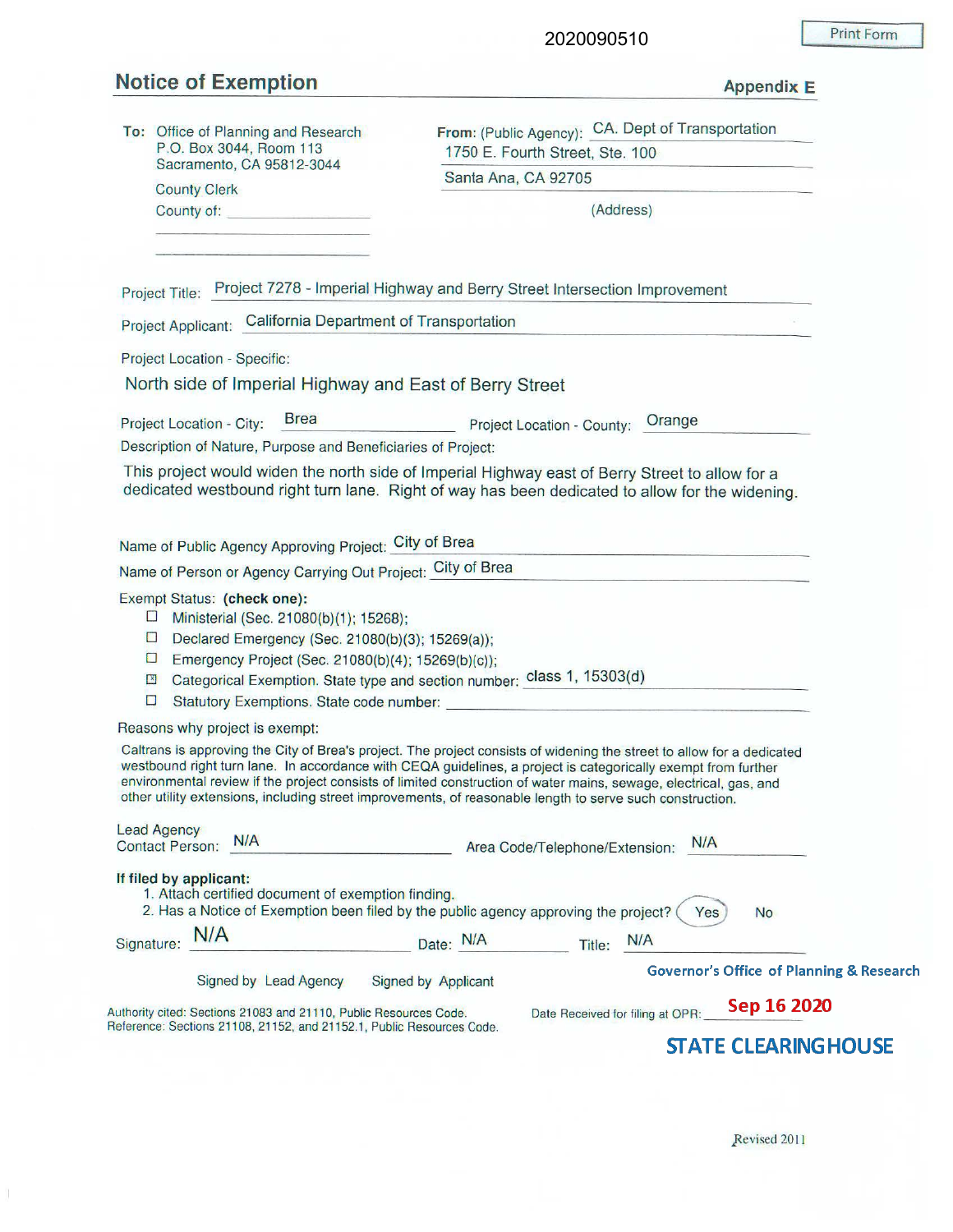POSTED

**NOV 3 0 2011** 

**TOM DALY, GLERK - RECORDER** 

FI .. ED

|  | <b>NOV 30 2011</b> |
|--|--------------------|
|  |                    |

**10M DAY, QLERK - RECORDER BY: FRANCISCO CONDATA**<br> **BY:** DEPUTY

## **NOTICE OF EXEMPTION**

- To:  $\Box$  Office of Planning and Research 1400 Tenth Street, Room 121 Sacramento, CA 95814
	- **X** Orange County Clerk Recorder P. O. Box 238 Santa Ana, CA 92702-0238

**Recorded in Official Records, Orange County Tom Daly, County Recorder**  lllllllfflllllUllllllllllllllllllllllll~Hll~IIDIII NO FEE

201185001299 2:26 pm 11/30/11 **18 NC-4 Z01 0.00 50.00 0.00 0.00 0.00 0.00 0.00 0.00** 

From: (Public Agency) City of Brea 1 Civic Center Circle Brea, CA 92821

**Project Title:** Project 7278 - Imperial Highway and Berry Street Intersection Improvement

**Project Location** - **Specific:** North side of Imperial Highway and East of Berry Street (see attached map)

**Project Location** - **City:** Brea **Project Location** - **County:** Orange

**Description of Project:** This project would widen the north side of Imperial Highway east of Berry Street to allow for a dedicated westbound right tum lane. Right of way has been dedicated to allow for the widening.

**Name of Public Agency Approving Project:** City of Brea

**Name of Person or Agency Carrying Out Project:** City of Brea

**Exempt Status:** (check one)

- o Ministerial (Sec.21080(b)(1); 15268):
- o Declared Emergency (Sec. 21080(b)(3); 15269(a)):
- o Emergency Project (Sec. 21080(b)(4); 15269(b)(c)):
- )( Categorical Exemption. State type and section number: **Class 1, 15303(d)**
- Statutory Exemptions. State code number:

**Reasons why project is exempt:** The project consists of widening the street to allow for a dedicated westbound right tum lane. In accordance with CEQA guidelines, a project is categorically exempt from further environmental review if the project consists of limited construction of water mains, sewage, electrical, gas, and other utility extensions, including street improvements, of reasonable length to serve such construction.

Lead Agency Contact Person: Raul Lising, Principal Civil Engineer Area Code/Telephone/Ext: (714) 671-4450